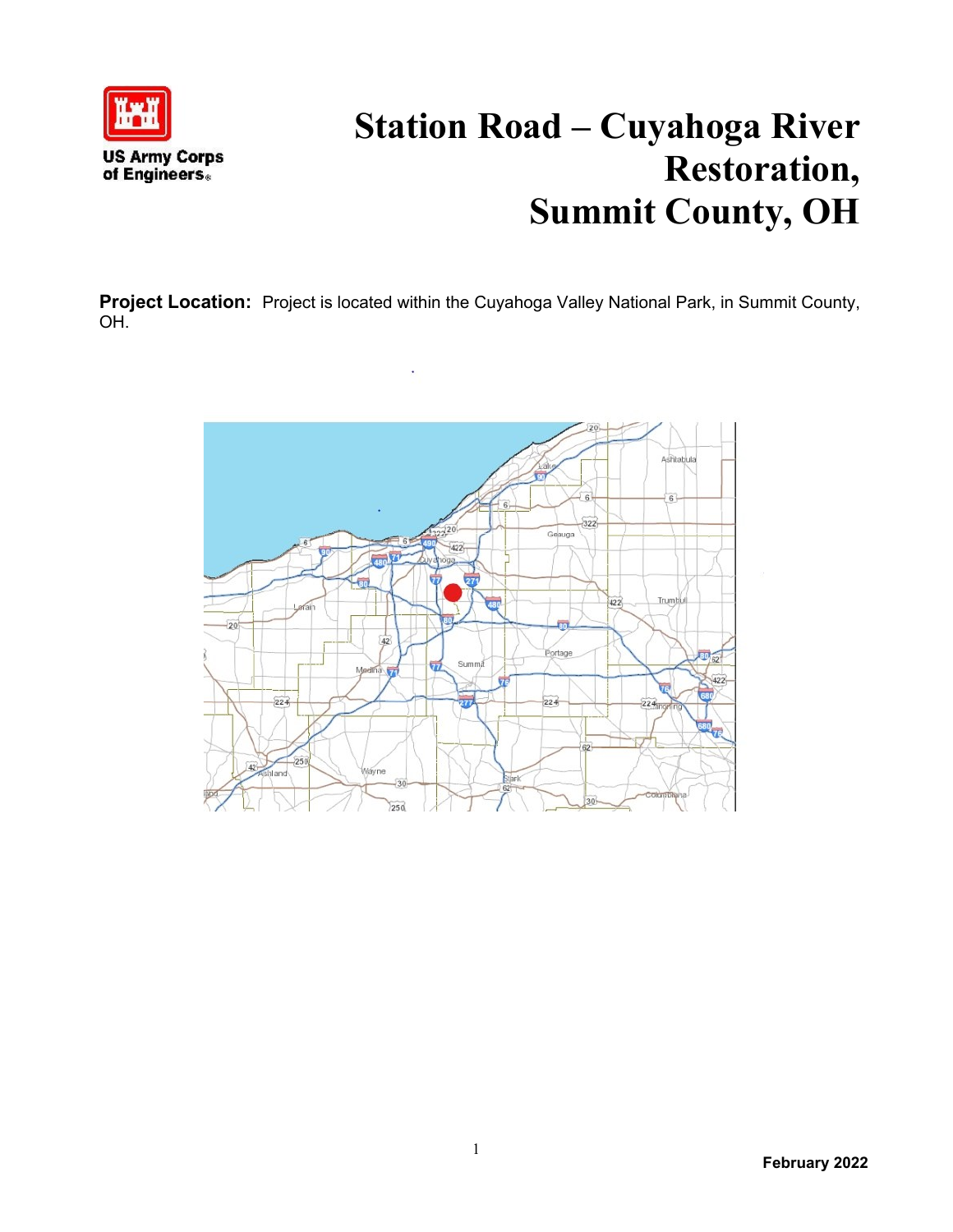

**Description of Problem:** The primary objective of this project is restoration of approximately 18,000 linear feet of the Cuyahoga River and reforestation of 3 acres within the surrounding floodplain, which are within the boundary of the Cuyahoga Valley National Park (CVNP). The result will be an ecological diverse stream and wetland system dominated by native vegetation and able to support a diverse community of native insects, amphibians, birds, and other wildlife. The restoration of the streambank will help reduce sediment runoff downstream and reforestation of the surrounding area will allow for the establishment of native vegetative species.

**Partners and Collaboration:** Under the USEPA Economy Act Authority, both the United State Environmental Protection Agency (USEPA) and CVNP reached out to the Buffalo District to perform this restoration effort. This effort is an ongoing collaboration between the agencies, within the region. The USEPA will fully fund the project, while the CVNP will provide real estate within the Park's boundaries.

**Project Benefits:** This project will assist with re-establishing large segments of the Cuyahoga River, re-establishing native vegetation, reducing invasive species in the area, and providing a more natural state that will be in-line with the CVNP mission.

**Project Status:** Project Development Team is currently developing feasible alternatives that will be beneficial to the CVNP. The team is unable to move forward with Detailed Design Report, until additional funding is provided.